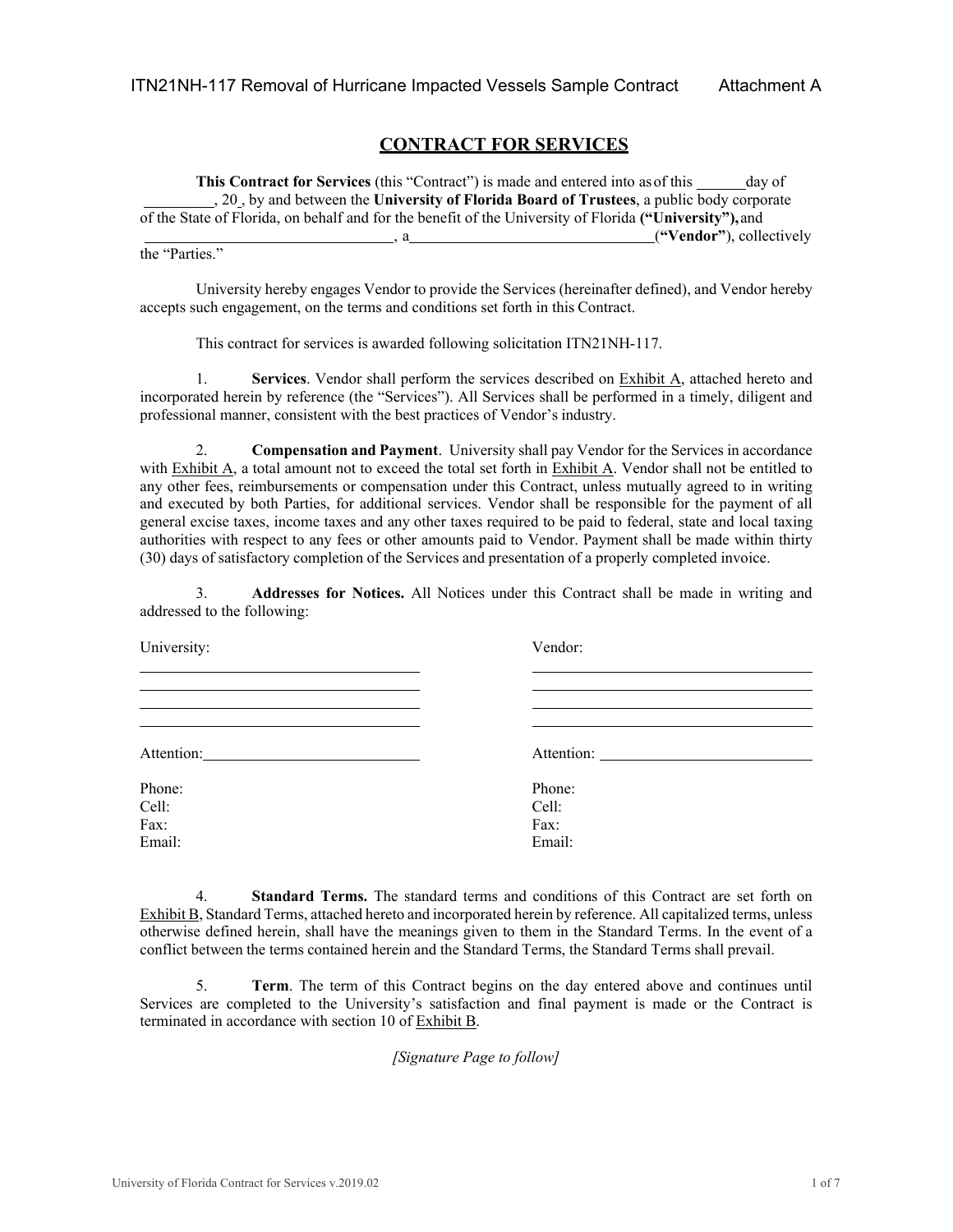## **SIGNATURE PAGE TO CONTRACT FOR SERVICES**

IN WITNESS WHEREOF, the Parties hereto have executed this Contract as of the date first set forth above.

| UNIVERSITY: | <b>VENDOR:</b>                                           |
|-------------|----------------------------------------------------------|
| Signature:  |                                                          |
|             | Name: $\frac{1}{\sqrt{1-\frac{1}{2}} \cdot \frac{1}{2}}$ |
|             |                                                          |
| Date:       | Date:                                                    |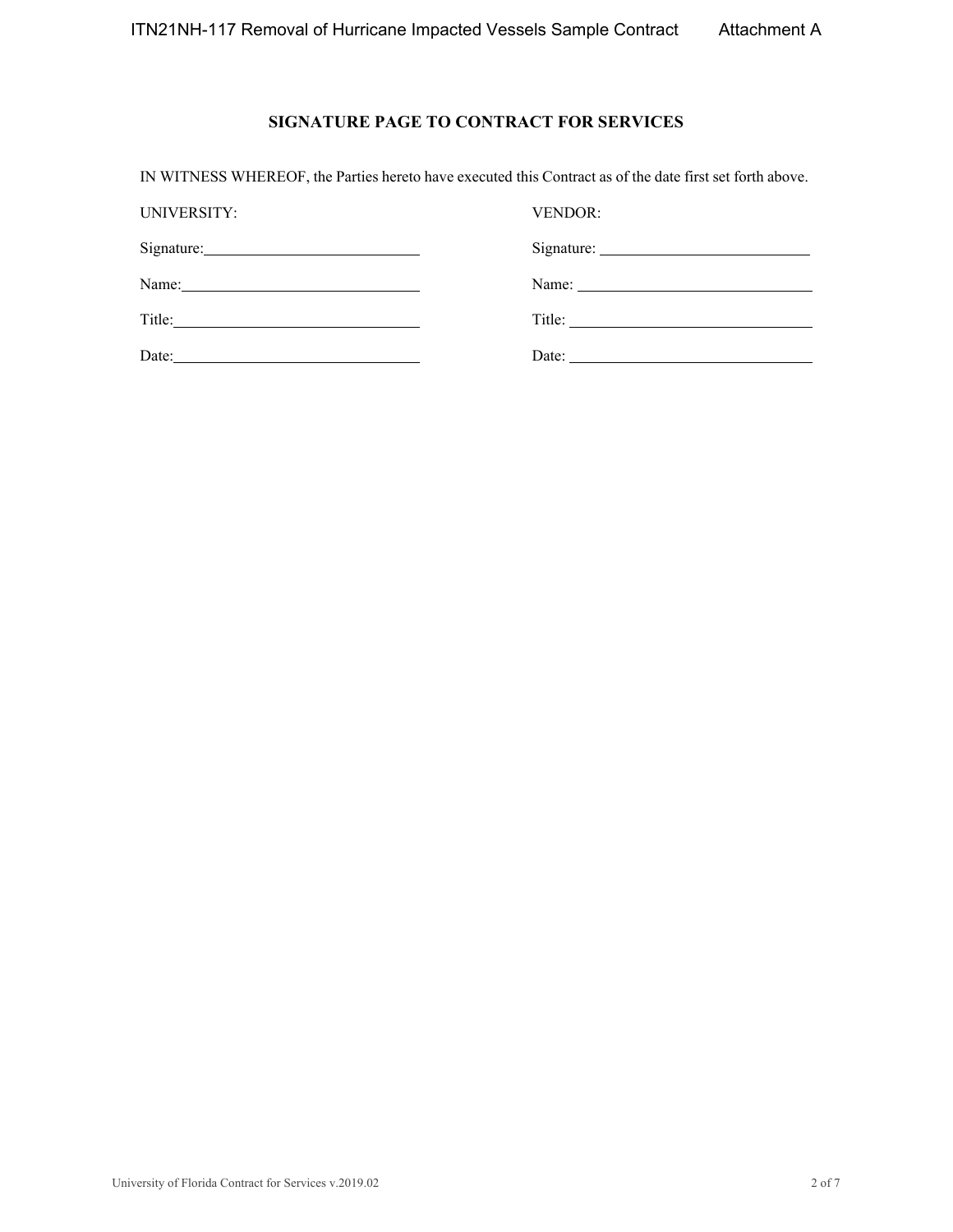# **EXHIBIT A**

### 1. **Scope of Services (Section 1)**.

The Contractor's responsibility under this agreement is to furnish and deliver all materials, labor and equipment and to perform all operations in accordance with the Best Management Practices (BMP) and specifications in ITN21NH-117 Marine Debris Removal.

The CONTRACTOR shall follow as a minimum the Best Management Practices listed in the ITN. Services of the Contractor shall be under the general direction of the Project Manager who may designate a person to act as the Project's representative (hereinafter "REPRESENTATIVE) during the performance of this agreement.

The Contractor will commence the work required by the CONTRACT DOCUMENTS within \_\_\_ calendar days after the NOTICE TO PROCEED and will substantially complete the project within consecutive calendar days, unless the period for completion is extended otherwise by the CONTRACT DOCUMENTS.

The person designated by the PROGRAM MANAGER shall serve as the PROGRAMS REPRESENTATIVE and shall decide questions which may arise as to quality and acceptability of materials furnished and work performed, and shall interpret the intent of the Contract Documents with reasonable promptness.

The REPRESENTATIVE will not be responsible for the means, controls, techniques, sequences, procedures, or site safety.

The REPRESENTATIVE may assign Project Inspector(s) who shall serve to assist the

REPRESENTATIVE in determining if the work performed and materials used meet the Contract requirements. The Project Inspector shall be authorized to issue Field Orders. The Project Inspector shall be authorized to stop all or any portion of the work if in his/her opinion the work is not proceeding according to the requirements of the plans and specifications.

2. **Term (Section 2)**. The term of this Contract shall begin on and terminate on . The term of this Contract may be extended by University for an additional period of year(s). If University desires to exercise this extension right, it shall so notify Vendor no later than thirty (30) days prior to the date the initial term expires.

## 3. **Compensation and Payment Schedule (Section 3)**.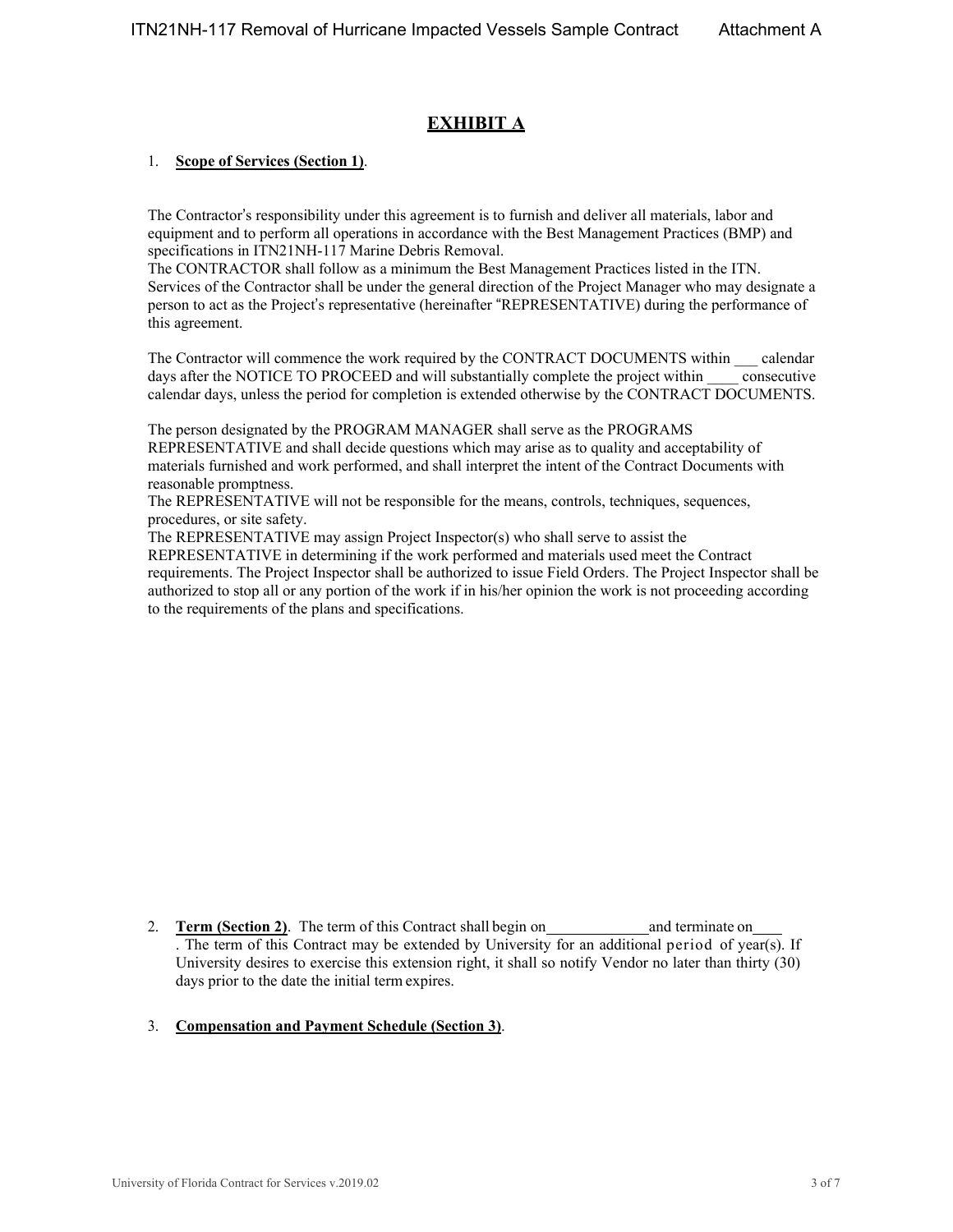### **EXHIBIT B**

#### **University of Florida Standard Terms and Conditions**

These Standard Terms and Conditions (the "Terms") are hereby attached to the Contract, together with any invoices, attachments, appendices, exhibits, specifications, drawings, notes, instructions and other information, whether physically attached or otherwise issued in connection therewith (collectively, the "Agreement"), constitutes the entire and exclusive agreement between The University of Florida Board of Trustees ("UF") and the vendor identified in the Agreement (the "Vendor"). UF's approval and acceptance of the Agreement is conditioned on Vendor's agreement that any terms different from or in addition to these Terms, whether communicated orally or contained in any confirmation, invoice, acknowledgement, release, acceptance or other written correspondence, irrespective of the timing, shall not form a part of the Agreement, even if Vendor purports to condition its acceptance of these Terms on UF's agreement to such different or additional terms. Vendor's electronic acceptance, receipt of payment, acknowledgement of these Terms, or commencement of performance constitutes Vendor's acceptance of these Terms. If any discrepancy, difference or conflict exists between the various provisions of these Terms and the Agreement, these Terms shall control.

**1. PAYMENT**. Vendor shall submit bills for compensation for goods, services or expenses in sufficient detail for a pre-and postaudit; payment procedures and invoice requirements are available on UFs Disbursement Services website. If UF does not issue payment within 30 days of receipt of a proper invoice, UF may pay to Vendor, an interest penalty at the rate established pursuant to §55.03(1) Fla. Stat. if the interest exceeds one dollar (\$1.00). The foregoing provisions apply only to undisputed amounts for which payment has been authorized by UF. Vendors experiencing payment problems may contact University Disbursements at (352) 392-1241. UF may make payments to Vendor via the University's EFT/ACH or ePayables payment process. Vendor shall provide the necessary information to UF upon request. If Vendor is making payment to UF, Vendor shall pay timely and not offset any amounts or be cause for termination.

**2. TAXES**. UF is tax-exempt and therefore is not obligated to pay sales, use and excise taxes. A copy of UF's Certificate of Exemption is available from the UF website. Vendor is responsible for applicable taxes under the Agreement.

**3. VENDOR STATUS**. Vendor will supply UF with a complete *vendor application* and W-9 or W8-BC (Foreign Vendor); if Vendor fails to supply UF with a complete and accurate W-9 or W8-BC, the invoice will be deemed insufficient for payment until such information has been provided.

**4. AVAILABILITY OF FUNDS**. UF's performance and obligation to pay under the Agreement is contingent upon an annual appropriation by the Legislature.

**5.** AUDIT & RECORD KEEPING. Vendor will cooperate with UF and shall provide specific records and/or access to all of the Vendor's records related to the Agreement. Vendor agrees to retain all records relating to the Agreement during the term and for a period of three (3) years thereafter, or for the period required by law, whichever is greater, and to make those records available at all reasonable times for investigation, inspection and/or audit by UF and/or the State of Florida Auditor General. In connection with an inspection or audit, the records shall be provided at a location designated by UF upon reasonable notice to UF. UF will provide Vendor with reasonable notice of the need for such.

**6.** TRAVEL. Vendor shall not charge UF for any travel expenses, meals, and lodging unless expressly authorized in the Agreement. To the extent that UF is responsible for paying for Vendor's travel expenses, meals and lodging, such travel expenses shall be paid in accordance with Florida Statutes §112.061, and UF's Travel Directives and Procedures, and only to the extent such expenses are supported by written, itemized and paid invoices submitted by Vendor to UF. Any expenses in excess of the amounts prescribed shall be borne by Vendor.

**7. INDEMNITY**. Nothing in the Agreement shall be construed as UF's indemnification of the Vendor or as a waiver of sovereign immunity as set forth and limited by Florida Statutes §768.28. To the fullest extent permitted by law, Vendor shall indemnify, defend, protect, and hold harmless University of Florida, the UF Board of Trustees, the Florida Board of Governors, the State of Florida and their respective trustees, officers, agents, employees, and their respective successors and assigns (each an "Indemnitee", and collectively, the "Indemnitees") for, from and against all fines, fees, demands, suits, claims, losses, liabilities, damages, lawsuits, royalties, actions, proceedings, arbitrations, taxes, penalties, or interest, associated auditing and legal expenses, and other costs incurred by Indemnitee(s) (including reasonable costs and attorneys' fees) ("Indemnified Claims") arising from Vendor's provision of services, negligence, misrepresentation or breach of any representation, warranty, obligation, or covenant of the Agreement. Such Indemnified Claims shall include, without limitation, all direct, actual, general, special, and consequential damages. This provision shall survive the expiration or earlier termination of the Agreement.

**8. ASSUMPTION OF RISK**. Each party hereby assumes any and all risk of personal injury and property damage attributable to the acts or omissions of that party and the officers, employees, and agents thereof. Vendor also assumes such risk with respect to the acts or omissions of Vendor's subcontractors or persons otherwise acting or engaged to act at the instance of Vendor in furtherance of Vendor fulfilling its obligations in the Agreement. UF is not liable for the acts of third parties or the consequences of the acts of third parties.

**9. INFRINGEMENT**. Vendor represents that any goods or services furnished or provided to UF, if any, will not infringe upon or violate any patent, copyright, trademark, trade secret, or any other proprietary right of any third party. Vendor will, at its own expense, defend any suit brought against UF and will indemnify UF against an award of damages and costs made against UF by a settlement or final judgment of a court that is based on a claim that the use of the Vendor's goods or services by UF infringes a trademark or copyright of a third party; provided that UF notifies Vendor in writing of the suit or any claim of infringement within 20 days after receiving notice thereof. Such defense and indemnity shall survive expiration or earlier termination of the Agreement.<br>10 **TERMINATION** The Agreement may be terminated by UE by writ

**10. TERMINATION.** The Agreement may be terminated by UF by written notice to Vendor of such intent to terminate at least ten (10) days prior to the effective date of such termination. UF may, upon five (5) days' written notice to Vendor setting forth with specificity the basis for the termination, terminate the Agreement for Cause (as hereinafter defined). For purposes of the Agreement, "Cause" is defined as Vendor's failure to perform the services within the time specified or to the reasonable satisfaction of the University, or Vendor's failure to adhere to any terms of the Agreement. If the Agreement is terminated, UF shall only be liable for payment of goods received and services rendered prior to the date of termination and accepted by UF.

**11. INSURANCE.** UF, as a public body corporate entity, warrants and represents that it is self- funded for liability insurance, with said protection being applicable to officers, employees, servants, and agents while acting within the scope of their employment by UF, and will provide its Certificate of Insurance upon request; UF is not required to obtain additional insurance for the Agreement.

a) Vendor shall have and maintain the types and amounts of insurance that, at minimum, will cover the Vendor's (or subcontractor's) exposure in performing the Agreement and at UF's request, name UF as additional insured on the Vendor's policies. **If Vendor is required to obtain specific insurance under paragraph 49 of these Terms**, then the policy must carry an endorsement to provide thirty (30) days prior written notice to UF in the event of cancellation or reduction in coverage or amount. In the event the Vendor's insurance carrier refuses to provide an endorsement to provide thirty (30) days prior written notice to UF, then the Vendor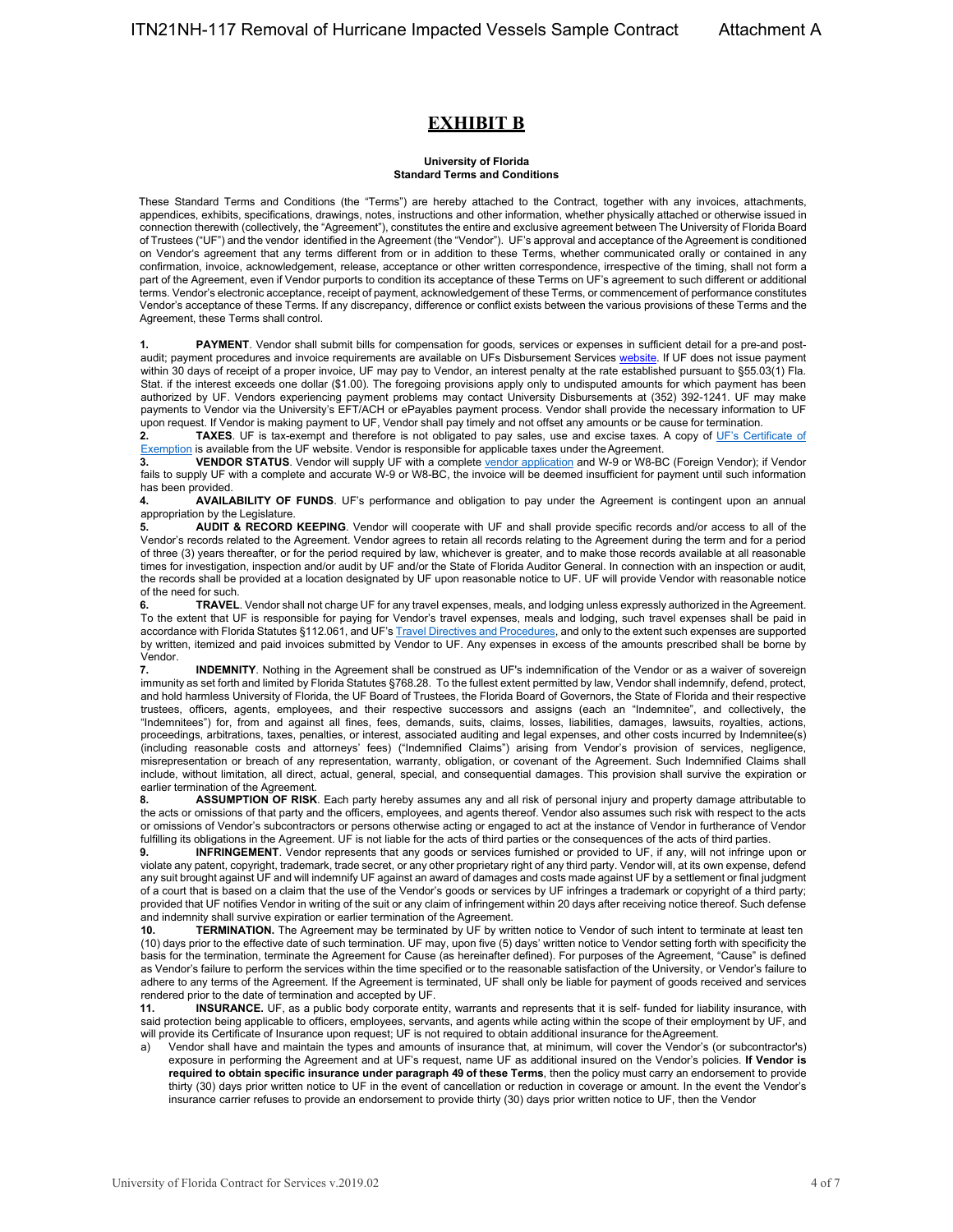will be required to provide thirty (30) days prior written notice to UF in the event of cancellation or reduction in the coverage or amount and secure any new insurance as required to comply with the Agreement to ensure continuous coverage. If the Vendor fails to secure and maintain insurance policies complying with the provisions of the Agreement, UF may terminate the Agreement. Vendor shall do nothing that will adversely affect UF, in any way, including increasing risks, insurance premiums or liability. In addition to the insurance required to be obtained and maintained by the Vendor, if the Vendor assigns any portion of the duties under the Agreement in accordance with the terms thereof, each subcontractor or assignee is required to purchase and maintain insurance coverage that adequately covers each subcontractor's or assignee's exposure based on the type of services they are providing in connection with the Agreement. UF reserves the right to cancel any award made or cancel the Agreement if Vendor fails to supply and/or maintain the required coverage. Vendor's procuring of the required insurance shall not relieve the Vendor of any obligation or liability assumed under the Agreement, including specifically the indemnity obligations. The Vendor may carry, at his own expense, such additional insurance, as Vendor deems necessary. The Vendor shall assist and cooperate in every manner possible in connection with the adjustment of all claims arising out of Vendor's operations within the scope provided for under the Agreement, and shall cooperate in all litigated claims and demands, arising from said operations, which its insurance carrier or carriers are requested to respond.

**12. ADVERTISING OR PUBLICATION**. Neither Vendor nor any of its subcontractors or affiliates shall cause or allow the name of UF or any UF logo or mark (or any variation thereof), or that of any of its schools, departments, or employees to be used in any advertising or promotional literature, electronic or otherwise, or in any publication whatsoever, without the prior written approval of UF. Except with the prior written consent of the other party, no party shall make any press or media announcement concerning the Agreement. In the case of UF, consent must be provided by its Office of Strategic Communications and Marketing.

**13. RELATIONSHIP OF THE PARTIES**. Vendor is an independent contractor, and neither Vendor nor Vendor's employees, agents, or other representatives shall be considered UF employees or agents. Vendor is retained by UF only for those purposes and to the extent set forth in the Agreement.

**14. PROHIBITIONS.** Vendor is prohibited from (a) incurring any debt on behalf of UF; (b) entering into any contract, arrangement, or transaction which binds UF to any extent or creates any obligation on UF; or (c) utilizing UF's name, credit, reputation, good-will, resources, or assets for any purpose.

**15. GOVERNING LAW**. The Agreement is governed by the laws of the State of Florida without regards to any conflicts of law principles. Venue for all actions or proceedings arising in connection with the Agreement shall be tried and litigated exclusively in the state courts located in Alachua County, Florida.

**16. DELETION.** Any term and/or condition in the Agreement on the following subject matters are hereby deleted and declared null and void: (a) Grants of exclusivity by UF to the Vendor; (b) Restrictions on the hiring of the Vendor's employees; (c) Automatic renewals or extensions of the term of the Agreement; (d) Limitation of time to bring suit; (e) Limitation of the Vendor's liability; (f) Indemnification of the Vendor by UF; (g) Attorney's and collection fees provisions; and (h) Mediation and arbitration provisions.

**17.** NON-WAIVER. Except as otherwise provided in the Agreement, failure by UF to insist on strict performance of any provision of the Agreement, complain of any action, non-action, or default of the Vendor, or to exercise any right or privilege, shall not constitute a waiver of UF's rights hereunder.

**18. ASSIGNMENT**. The Agreement may not be assigned, whether by operation of law or otherwise, subcontracted or modified by either party except as agreed to in writing and signed by the Parties, and the Agreement shall be binding upon the Parties' successors and assigns.

**19. THIRD PARTY BENEFICIARIES**. The Agreement does not and is not intended to confer any rights or remedies upon any person other than the parties to the Agreement.

**20. ACCESS TO WORK**. If applicable, UF shall at all times have access to review the ongoing work of Vendor for purposes of inspecting the same and determining that the Vendor's performance is in accordance with the terms of the Agreement.

**21. OWNERSHIP OF WORKS**. UF shall retain all rights, title and interest in any content, data or other intellectual property owned or supplied by UF

**22. CONFIDENTIALITY/PRIVACY**. Vendor acknowledges and agrees that any and all documents, materials and information furnished to the Vendor by UF or its affiliates in connection with the Agreement (the "Confidential Information") are and shall remain at all times proprietary, and the sole property of UF. Vendor shall not disclose Confidential Information to third parties unless it obtains UF's prior written consent prior to such disclosure. Vendor shall at all times comply with any and all applicable state and federal laws governing the use and/or safe-keeping of Confidential Information and/or any Personally Identifiable Information ("PII"), as the term may be defined by state or federal law, including, but not limited to, The Family Educational Rights and Privacy Act (FERPA), the Gramm-Leach Bliley Act, the Federal Trade Commission's Red Flags Rule (which implements Section 114 of the Fair and Accurate Credit Transactions Act of 2003), and The Health Insurance Portability and Accountability Act (HIPAA), and Vendor shall obtain, in advance, all necessary permissions and consents in regards to its collection and/or receipt of any such Confidential Information or PII. In the event that UF will share with Vendor or provides access to Vendor of any Protected Health Information ("PHI"), as that term is defined by state or federal law, in order to perform the Agreement, UF and Vendor shall enter into a separate business associate agreement which will govern the use of the PHI (in lieu of this provision). Vendor agrees that, upon request from UF or upon the termination or expiration of the Agreement, Vendor shall return to UF, and shall erase, destroy, and render unreadable as applicable, all Confidential Information, PII and PHI from all files, hard drives, computer or network systems, backup systems, cloud storing services or from any other location containing any such information, and certify in writing to UF that these actions have been completed within thirty (30) days of the termination or expiration of the Agreement or within seven (7) days of the request of UF, whichever shall come first. In the event of a breach of any of Vendor's obligations herein, Vendor agrees to indemnify, hold harmless and defend UF against any claims, damages, or other harm related to such breach. In the event the Vendor required by subpoena or other judicial or administrative process or by law to disclose such records PII, PHI, or Confidential Information, the Vendor shall (i) provide UF with prompt notice thereof; (ii) consult with UF on the advisability of taking steps to resist or narrow such disclosure; (iii) furnish only that portion of the information that is responsive to the request; (iv) comply with the requirements of all state and federal privacy laws applicable to the Information; and (v) reasonably cooperate with UF in any attempt that UF may make to obtain an order or other reliable assurance that confidential treatment will be accorded the records. This provision shall survive the expiration or earlier termination of the Agreement.

23. PUBLIC RECORDS. UF is subject to applicable public records laws as provided by provisions of Florida Statutes Chapter 119 (the "Florida Public Records Laws"), and UF will respond to such public records request without any duty to give the Vendor prior notice. If Vendor is a "contractor" as defined under Section 119.0701, Florida Statutes, it shall comply with all applicable public records laws. Specifically, Vendor shall: (1) keep and maintain public records required by UF to perform the service; (2) Upon request from UF's custodian of public records, provide UF with a copy of the requested records or allow the records to be inspected or copied within a reasonable time at a cost that does not exceed the cost provided under that section, or as otherwise provide by law; (3) Ensure that public records that are exempt or confidential and exempt from public records disclosure requirements are not disclosed except as authorized by law for the duration of the term and following completion of the Agreement if Vendor does not transfer the records to UF; and (4) upon completion of the Agreement, transfer, at no cost, to UF all public records in possession of Vendor or keep and maintain public records required by UF to perform the service. If Vendor transfers all public records to UF upon completion of the Agreement, Vendor shall destroy any duplicate public records that are exempt or confidential and exempt from public records disclosure requirements. If Vendor keeps and maintains public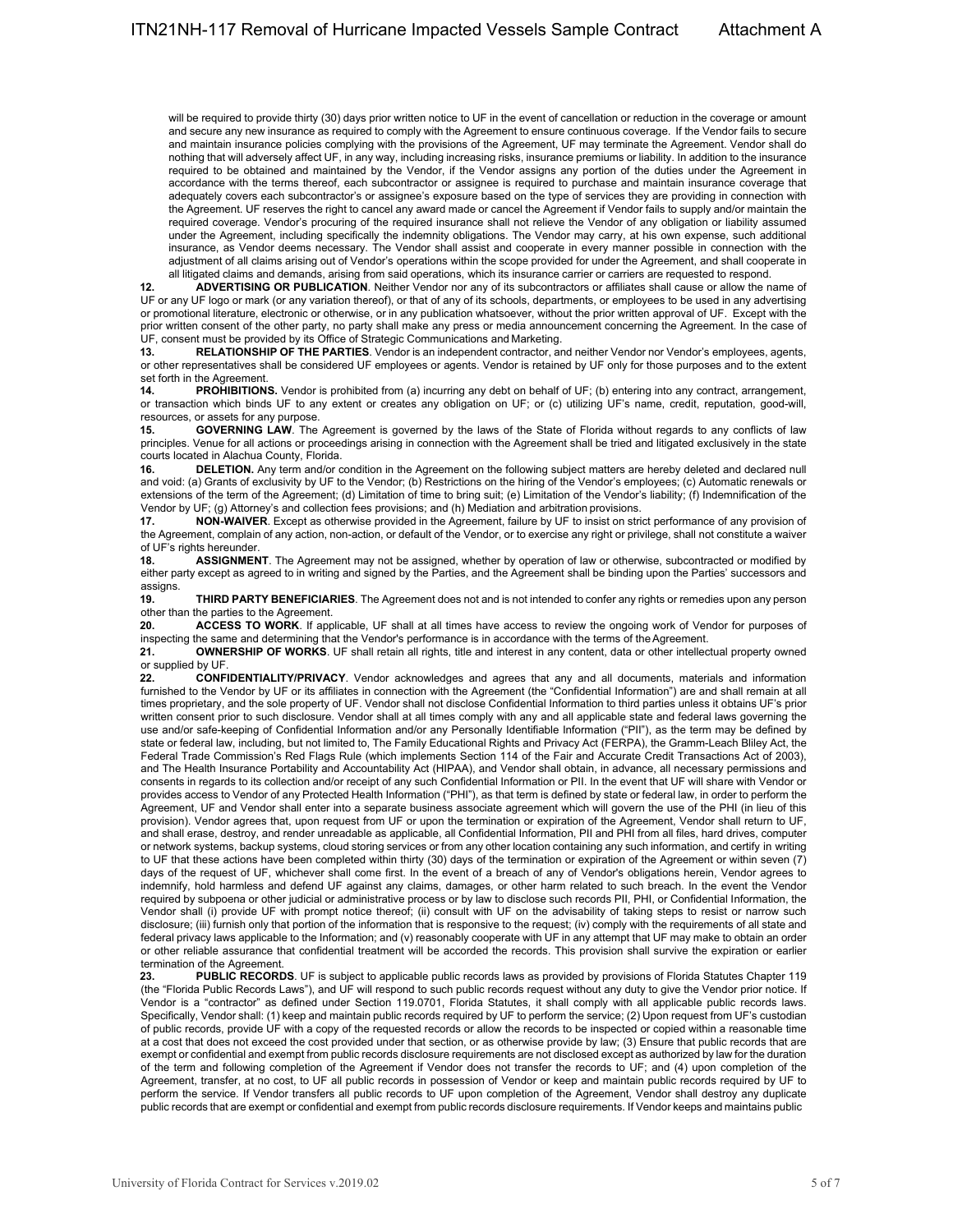records upon completion of the Agreement, Vendor shall meet all applicable requirements for retaining public records. All records stored electronically must be provided to UF, upon request by UF's public records custodian, in a format that is compatible with UF's information technology systems. If UF receives a request for public records, and UF does not possess such records, UF shall immediately notify Vendor of such request, and Vendor must provide them to UF or allow the records to be inspected or copied within a reasonable time. If Vendor does not comply with the request for records, UF shall enforce the terms of the Agreement, and Vendor may be subject to civil action under Section 119.0701, Florida Statutes, and the penalties outlined under Section 119.10, Florida Statutes. UF may unilaterally cancel the Agreement for Vendor's refusal to allow public access to all public records that were made or received in conjunction with the Agreement.

#### This provision shall survive the expiration or earlier termination of the Agreement. **IF THE VENDOR HAS QUESTIONS REGARDING THE APPLICATION OF CHAPTER 119, FLORIDA STATUTES, TO THE VENDOR'S DUTY TO PROVIDE PUBLIC RECORDS RELATING TO THIS AGREEMENT, CONTACT THE CUSTODIAN OF PUBLIC RECORDS AT (352) 846-3903, BY EMAIL AT prrequest@ufl.edu, OR BY MAIL AT 101 TIGERT HALL, PO Box 113156, GAINESVILLE, FLORIDA 32611.**

**24. COMPLIANCE WITH LAWS**. In the performance of the Agreement, Vendor shall, at its own expense, at all times, comply with all applicable federal, state, and local laws, rules, regulations, and ordinances and all other governmental requirements. Vendor acknowledges and agrees that Vendor has and will at all times maintain all governmental permits, licenses, consents, and approvals necessary to perform its obligations under the Agreement. Vendor shall also comply with all applicable UF policies and regulations applicable to the Agreement. This provision shall survive the expiration or earlier termination of the Agreement.

25. COMPLIANCE WITH EXPORT CONTROL REGULATIONS. To the extent that U.S. Export Control Regulations apply to Vendor, then Vendor agrees to comply with export control laws, including the International Traffic in Arms Regulations (ITAR); the Export Administration Regulations (EAR); and the Office of Foreign Assets Control Regulations (OFAC). If Vendor provides export controlled products, technology and/or software ("goods") to UF, Vendor will provide UF with a list of ECCNs (Export Control Classification Numbers) or the United States Munitions List (USML) Category Numbers, for such goods. This provision shall survive the expiration or earlier termination of the Agreement.<br>
26 COMPLIANCE WI

**26. COMPLIANCE WITH PCI-DSS.** If the Vendor is performing any credit card processing on behalf of UF, Vendor warrants and represents that it has the appropriate safeguarding measures to protect cardholder data, and, at a minimum, shall fully comply with the Payment Card Industry Data Security Standard ("PCI DSS"). Vendor further agrees to comply with UF's Payment Card Policy and UF Credit

Card Standard<br>27. **27. CERTIFICATION**. A person or affiliate who has been placed on the convicted vendor list following a conviction for a public entity crime may not perform work as a contractor, supplier, subcontractor, or consultant under a contract with any public entity, and may not transact business with any public entity in excess of the threshold amount provided in Florida Statutes § 287.017, for CATEGORY TWO for a period of 36 months from the date being placed on the convicted vendor list. By entering into the Agreement, Vendor is certifying that Vendor is not on any convicted vendor list (see § 287.133(2)(a), F.S.).

**28. LOBBYING.** Vendor is prohibited from using funds provided under the Agreement for the purpose of lobbying the Legislature or any official, officer, commission, board, authority, council, committee, or department of the executive branch or the judicial branch of state government.<br>29.

**29. UNAUTHORIZED ALIENS.** The Vendor's employment of unauthorized aliens is considered a violation of Section 274A(e) of the Immigration and Nationality Act. If the Vendor knowingly employs unauthorized aliens, such violation shall be cause for UF'S unilateral cancellation of the Agreement.

**30. EQUAL OPPORTUNITY**. Vendor affirms the principles of equal opportunity employment. Vendor will not discriminate against qualified candidates for any unlawful reasons, including race, religion, sex, sexual orientation, national origin, age or disability.

**32. NO CONFLICT OF INTEREST**. Vendor represents that neither Vendor nor its employees, officers or owners have, or whose relative have, a relationship with UF, that will result in a violation of the Code of Ethics for Public Officers and Employees, including, but not limited to Florida Statutes Section 112.313(3) and (7) and Florida Statutes 112.3185(6) thereof, by reason of the Vendor entering into the Agreement. In addition, as applicable, neither Vendor nor any employee, agent or other person acting on its behalf will: undertake, cause, or permit any act that would violate any applicable anti-corruption law, including, but not limited to, the U.S. Foreign Corrupt Practices Act, and the UK Bribery Act; or make, cause, or permit any offer, promise, or payment of money or any other thing of value to any third party, directly or indirectly, to improperly influence the actions of any person, or to obtain any improper advantage in favor of UF in connection with any of the Services.

**33. AGREEMENTS RELATED TO UF'S AGREEMENT WITH UNITED STATES OF AMERICA**. IF UF HAS ENTERED INTO AN AGREEMENT WITH THE UNITED STATES OF AMERICA, OR ANY DEPARTMENT THEREOF, AND THE AGREEMENT IS ENTERED INTO WITH THE VENDOR TO FURTHER THE PERFORMANCE OF THE WORK REQUIRED IN SUCH AGREEMENT, THE VENDOR SHALL COMPLY WITH THE **FEDERAL FLOW THROUGH REQUIREMENTS**, ON THE UF PROCUREMENT SERVICES WEBSITE UNDER PURCHASE ORDER TERMS AND CONDITIONS

**34. AUTHORITY TO EXECUTE**. The Vendor represents and warrants that the Agreement has been duly authorized, executed and delivered by and on behalf of the Vendor and constitutes the valid, binding and enforceable agreement in accordance with the terms hereof. If the Agreement is signed by the Vendor's agent, such agent warrants that he/she is duly authorized to act for and on behalf of the Vendor, that he/she is authorized to enter into the Agreement, and that the agent and Vendor shall be jointly and severally liable for any breach of the Agreement or of the representation.<br>35. **FACSIMILE SIGNATURES** 

**FACSIMILE SIGNATURES ALLOWED**. The Agreement, along with any and all Exhibits, may be executed and delivered by facsimile signature by any of the parties to the other parties; to the extent permissible under Florida law, a facsimiles signature shall have the same legal force and effect as an original signature.

**36. SURVIVAL**. Any provision of the Agreement providing for performance by either party after termination of the Agreement shall survive such termination and continue to be effective and enforceable.

**37. SEVERABILITY**. Each term, covenant, condition, or provision of the Agreement shall be valid and enforceable to the fullest extent permitted by law, and if any such term, covenant, condition or provision of the Agreement, or the application thereof to any Vendor or circumstance, shall ever be held to be invalid, illegal or unenforceable by a court or judicial officer, such term, covenant, condition, or provision shall be deemed replaced by a term or provision that is valid and enforceable and that comes closest to expressing the intention of the invalid, illegal, or unenforceable term, covenant, condition, or provision.

**38. NOTICE**. Any notice to either party hereunder must be in writing and signed by the party giving it, and served: 1) by hand; 2) through the United States Mail, postage prepaid, registered or certified, return receipt requested; or 3) through expedited mail or package service, if a receipt showing the delivery has been retained; addressed to the address in the Agreement.

**39. AMENDMENTS**. The Agreement may only be amended by written amendments duly executed by the parties hereto. If any provision or application thereto to any circumstance is held to be invalid or unenforceable, such provision shall be ineffective and the remainder of the Agreement shall remain valid and enforceable.